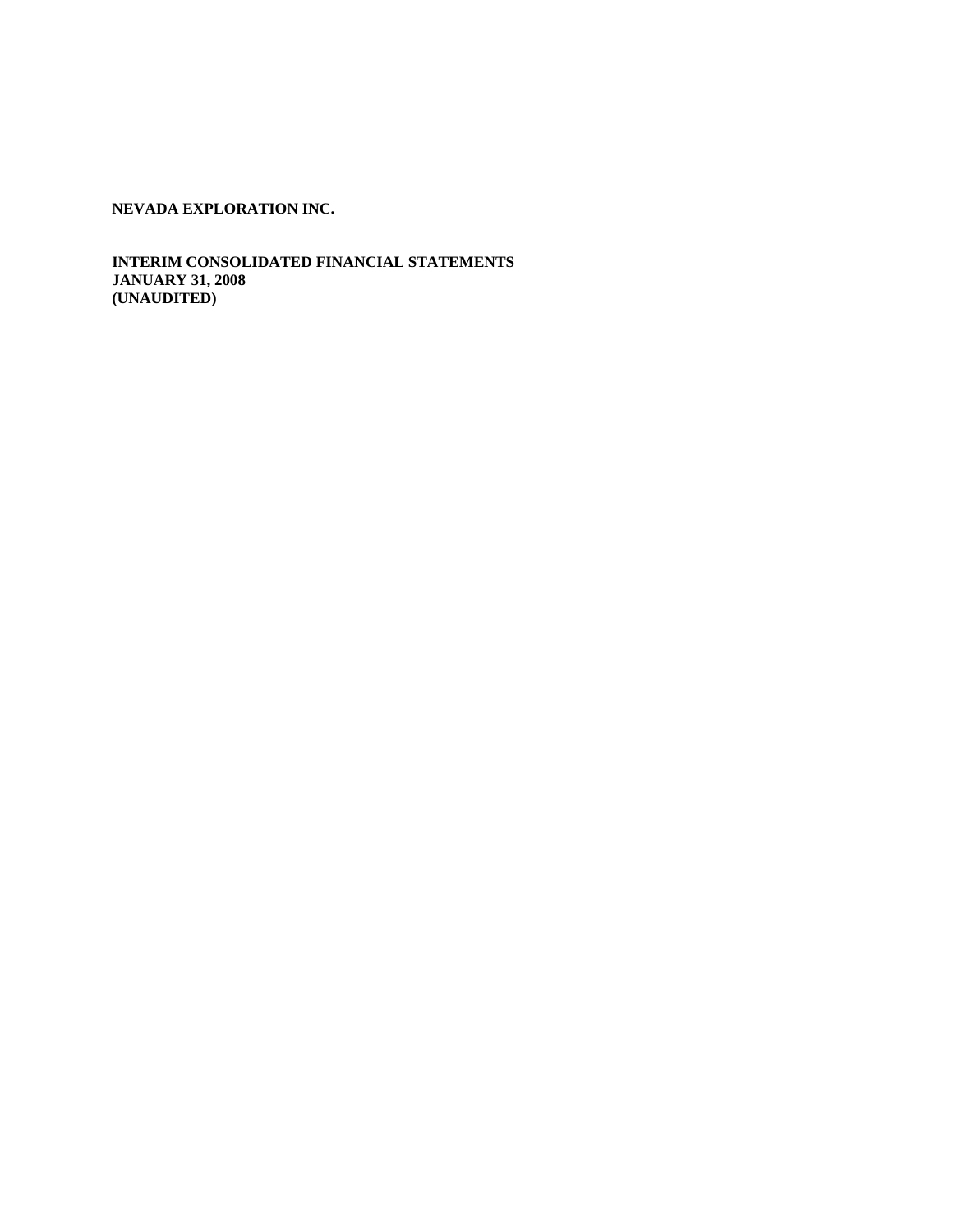# **TABLE OF CONTENTS**

# **INTERIM CONSOLIDATED FINANCIAL STATEMENTS**

| Statements of operations, comprehensive income and deficit |         |
|------------------------------------------------------------|---------|
| Balance sheets                                             |         |
| Statements of cash flows                                   |         |
| Notes to financial statements                              | 5 to 19 |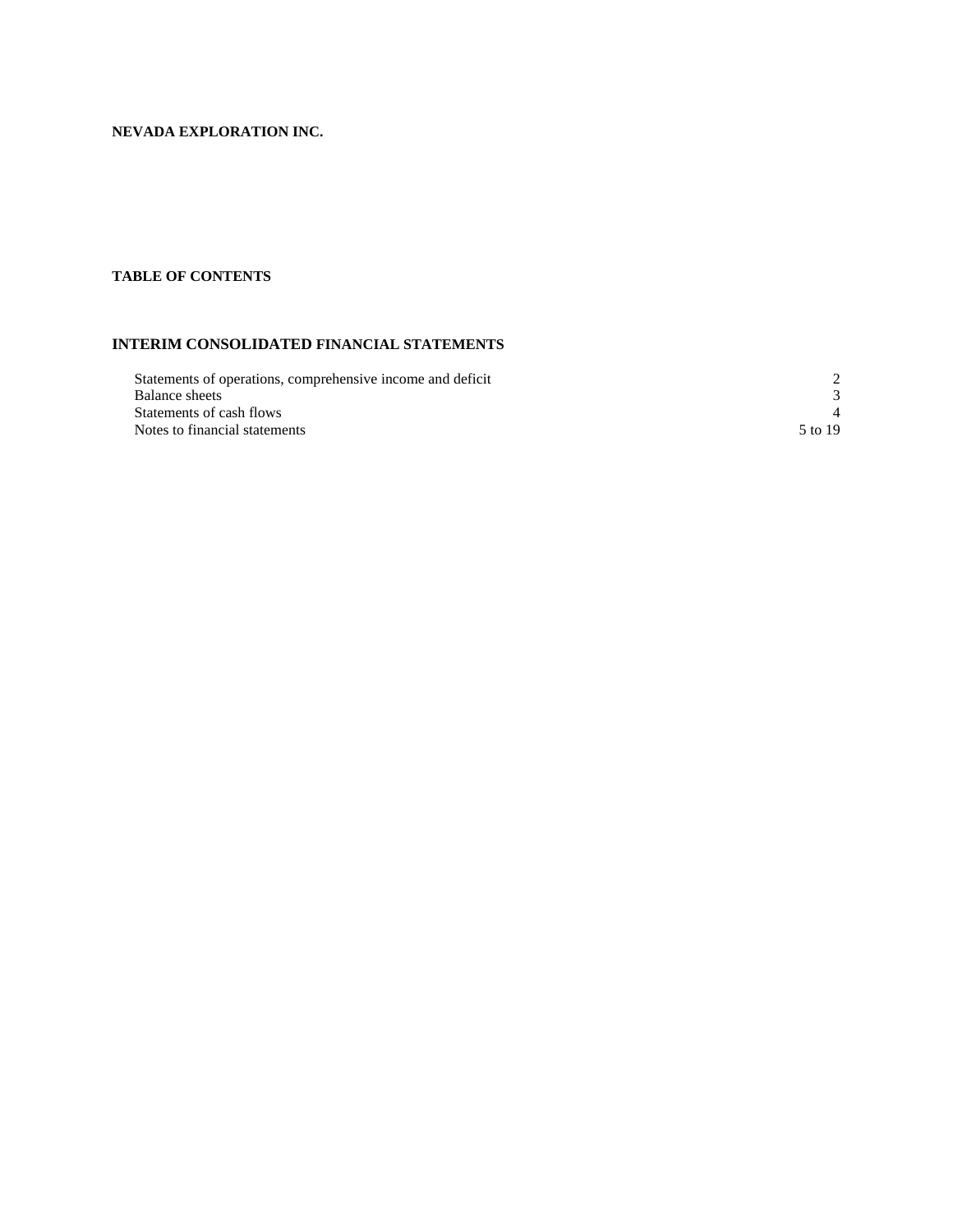The accompanying unaudited interim financial statements have been prepared by the Company's management and the Company's independent auditors have not performed a review of these financial statements.

Toronto, Ontario March 30, 2008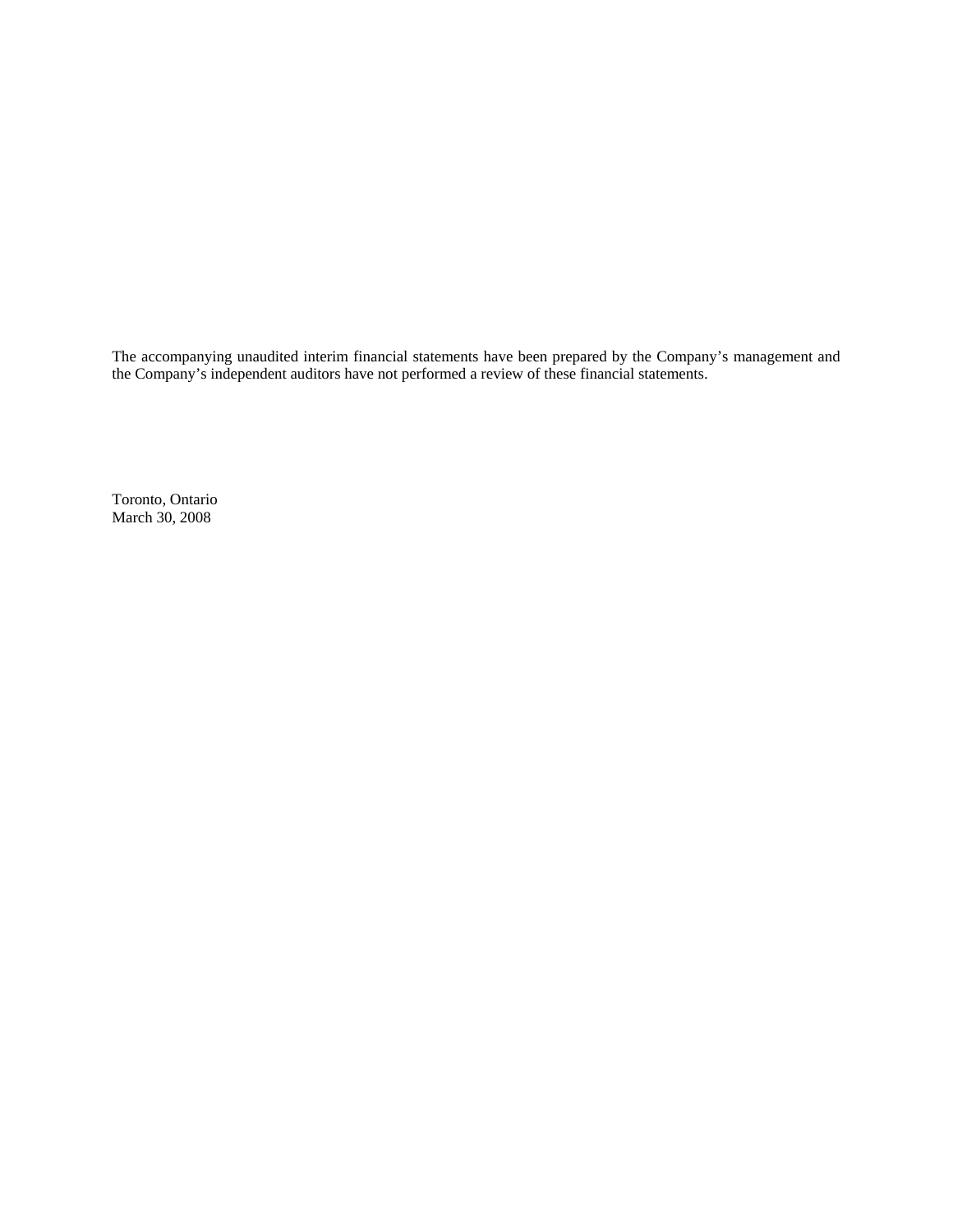# **INTERIM CONSOLIDATED STATEMENTS OF OPERATIONS, COMPREHENSIVE INCOME AND DEFICIT**  (In Canadian Dollars) (Unaudited) 2

|                                               | Three months ended<br>January 31, |             | Nine months ended<br>January 31, |             |  |
|-----------------------------------------------|-----------------------------------|-------------|----------------------------------|-------------|--|
|                                               | 2008                              | 2007        | 2008                             | 2007        |  |
|                                               | \$                                | \$          | \$                               | \$          |  |
| <b>INTEREST INCOME</b>                        | Ξ                                 | 10,121      |                                  | 12,736      |  |
| <b>EXPENSES</b>                               |                                   |             |                                  |             |  |
| General and administrative                    | 391,787                           | 217,769     | 1,006,190                        | 420,308     |  |
| Stock-based compensation (Note 8)             | 205,251                           | 25,401      | 615,753                          | 32,856      |  |
| Foreign exchange                              | (49, 978)                         | (28, 464)   | (33,978)                         | (5,146)     |  |
| Amortization                                  | <u>32,738</u>                     | <u>329</u>  | 51,144                           | 4,931       |  |
|                                               | <u>579,798</u>                    | 215,035     | 1,639,109                        | 452,949     |  |
| <b>NET LOSS AND COMPREHENSIVE INCOME</b>      | (579, 798)                        | (204, 914)  | (1,639,109)                      | (440,213)   |  |
| <b>DEFICIT - BEGINNING OF PERIOD</b>          | (3,389,890)                       | (1,452,736) | (2,330,579)                      | (1,217,437) |  |
| <b>DEFICIT - END OF PERIOD</b>                | (3,969,688)                       | (1,657,650) | (3,969,688)                      | (1,657,650) |  |
|                                               |                                   |             |                                  |             |  |
| Basic and diluted loss per share              | \$(0.010)                         | \$ (0.00)   | \$ (0.003)                       | \$ (0.00)   |  |
| Weighted average number of shares outstanding | 53,036,965                        |             | 52,780,335                       |             |  |

The accompanying notes are an integral part of these financial statements.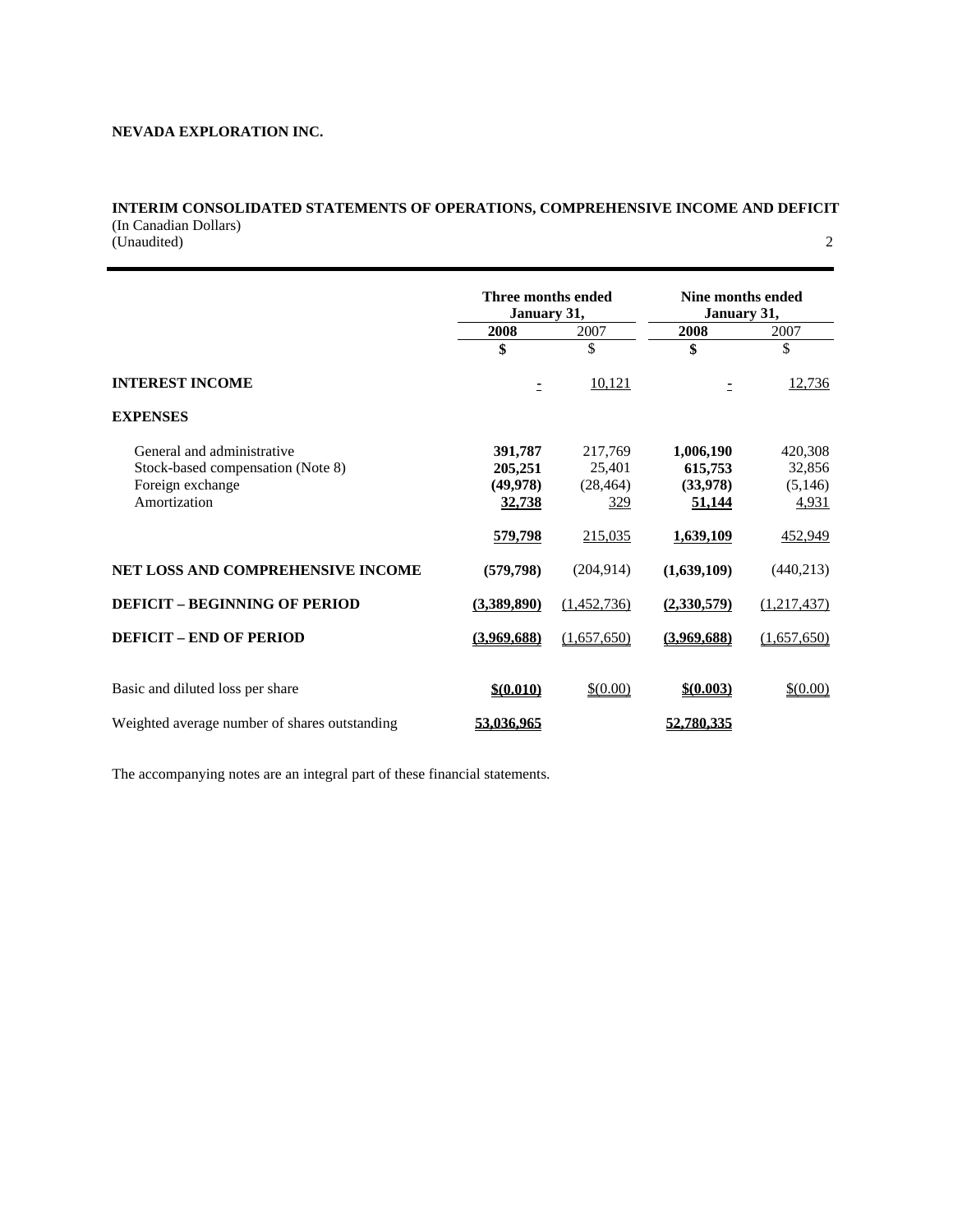# **INTERIM CONSOLIDATED BALANCE SHEETS**

(In Canadian Dollars) (Unaudited) 3

|                                                                           | January 31,<br>2008 | April 30,<br>2007 |
|---------------------------------------------------------------------------|---------------------|-------------------|
|                                                                           | \$                  | \$                |
| <b>CURRENT ASSETS</b>                                                     |                     |                   |
| Cash and cash equivalents                                                 | 2,790,091           | 3,559,095         |
| Subscriptions receivable                                                  |                     | 205,729           |
| Sales taxes receivable                                                    | 21,836              | 21,836            |
|                                                                           | 2,811,927           | 3,786,660         |
| <b>LOANS RECEIVABLE</b> , bearing interest at a rate of 5%,               |                     |                   |
| maturing in April 2009                                                    | 369,765             | 369,765           |
| <b>EQUIPMENT</b> (Note 3)                                                 | 483,711             | 343,679           |
| <b>SOFTWARE</b> (net of accumulated amortization of \$2,457; nil in 2007) | 20,676              | 19,658            |
| <b>MINERAL PROPERTIES</b> (Note 4)                                        | 2,178,651           | 768,145           |
| <b>LAND DEPOSITS</b> (Note 5)                                             | 131,465             | 73,611            |
|                                                                           | 5,996,195           | 5,361,518         |
| <b>CURRENT LIABILITIES</b>                                                |                     |                   |
| Accounts payable and accrued liabilities                                  | 174,194             | 206,391           |
| <b>LONG-TERM DEBT</b> (Note 6)                                            | 64,166              |                   |
| <b>SHAREHOLDERS' EQUITY</b>                                               |                     |                   |
| Capital stock (Note 7)                                                    | 6,694,065           | 4,749,709         |
| Warrants (Note 8)                                                         | 2,014,743           | 2,333,032         |
| Contributed surplus (Note 9)                                              | 1,018,715           | 402,962           |
| Deficit                                                                   | (3,969,688)         | (2,330,576)       |
|                                                                           | 5,757,835           | 5,155,127         |
|                                                                           | 5,996,195           | 5,361,518         |

### **NATURE AND CONTINUANCE OF OPERATIONS** (Note 1) **SUBSEQUENT EVENTS** (Note 13)

The accompanying notes are an integral part of these financial statements.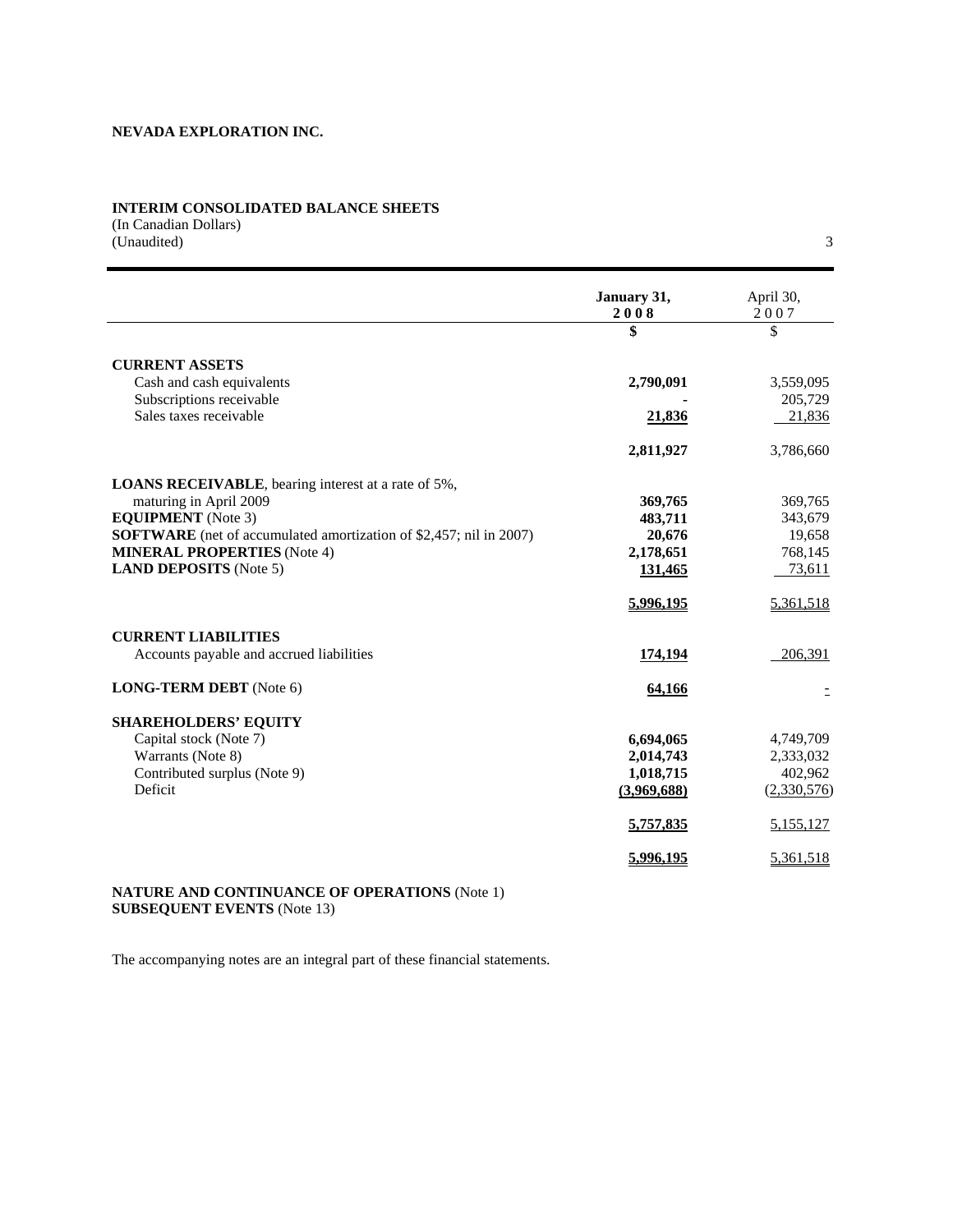# **INTERIM CONSOLIDATED STATEMENTS OF CASH FLOWS**

(In Canadian Dollars) (Unaudited) 4

|                                                                  | Three months ended<br>January 31, |                     | Nine months ended<br>January 31, |                      |  |
|------------------------------------------------------------------|-----------------------------------|---------------------|----------------------------------|----------------------|--|
|                                                                  | 2008                              | 2007                | 2008                             | 2007                 |  |
|                                                                  | \$                                | \$                  | \$                               | \$                   |  |
| <b>OPERATING ACTIVITIES</b>                                      |                                   |                     |                                  |                      |  |
| Net loss<br>Items not affecting cash:                            | (579, 798)                        | (204, 914)          | (1,639,109)                      | (440, 213)           |  |
| Amortization                                                     | 32,738                            | 329                 | 51,144                           | 4,931                |  |
| Stock-based compensation                                         | 205,251                           | 25,401              | 615,753                          | 32,856               |  |
|                                                                  | (341, 809)                        | (179, 184)          | (972, 211)                       | (402, 426)           |  |
| Change in non-cash working capital items                         |                                   |                     |                                  |                      |  |
| Accounts receivables<br>Accounts payable and accrued liabilities | (67, 925)                         | (16,952)<br>349,886 | (37,998)                         | (19, 567)<br>427,120 |  |
|                                                                  |                                   |                     |                                  |                      |  |
|                                                                  | (409, 734)                        | 153,751             | (1,010,209)                      | 5,127                |  |
| <b>FINANCING ACTIVITIES</b>                                      |                                   |                     |                                  |                      |  |
| Issuance of capital stock and warrants (net of                   |                                   |                     |                                  |                      |  |
| shares issue and RTO expenses)<br>Long-term debt                 | 1,081,172<br>69,962               | 2,569,981<br>Ξ      | 1,626,068<br>69,962              | 4,512,890            |  |
|                                                                  | 1,151,134                         | 2,569,981           | 1,696,030                        | 4,512,890            |  |
| <b>INVESTING ACTIVITIES</b>                                      |                                   |                     |                                  |                      |  |
| Subscriptions receivable                                         |                                   |                     | 205,729                          |                      |  |
| Acquisition of equipment                                         | (162, 446)                        | (168, 801)          | (192, 194)                       | (298, 213)           |  |
| Mineral properties                                               | (442, 587)                        | (303, 322)          | (1,410,506)                      | (389, 228)           |  |
| Land deposits                                                    | 31,224                            | (29, 280)           | (57, 854)                        | (29, 280)            |  |
|                                                                  | (573,809)                         | (501, 403)          | (1,454,825)                      | (716, 721)           |  |
| <b>INCREASE (DECREASE) IN CASH AND</b>                           |                                   |                     |                                  |                      |  |
| <b>CASH EQUIVALENTS</b>                                          | 167,591                           | 2,222,328           | (769, 004)                       | 3,801,296            |  |
| <b>CASH AND CASH EQUIVALENTS -</b><br><b>BEGINNING OF PERIOD</b> | 2,622,499                         | 1,578,167           | 3,559,095                        | (801)                |  |
| <b>CASH AND CASH EQUIVALENTS -</b><br><b>END OF PERIOD</b>       | 2,790,091                         | 3,800,495           | 2,790,091                        | 3,800,495            |  |

The accompanying notes are an integral part of these financial statements.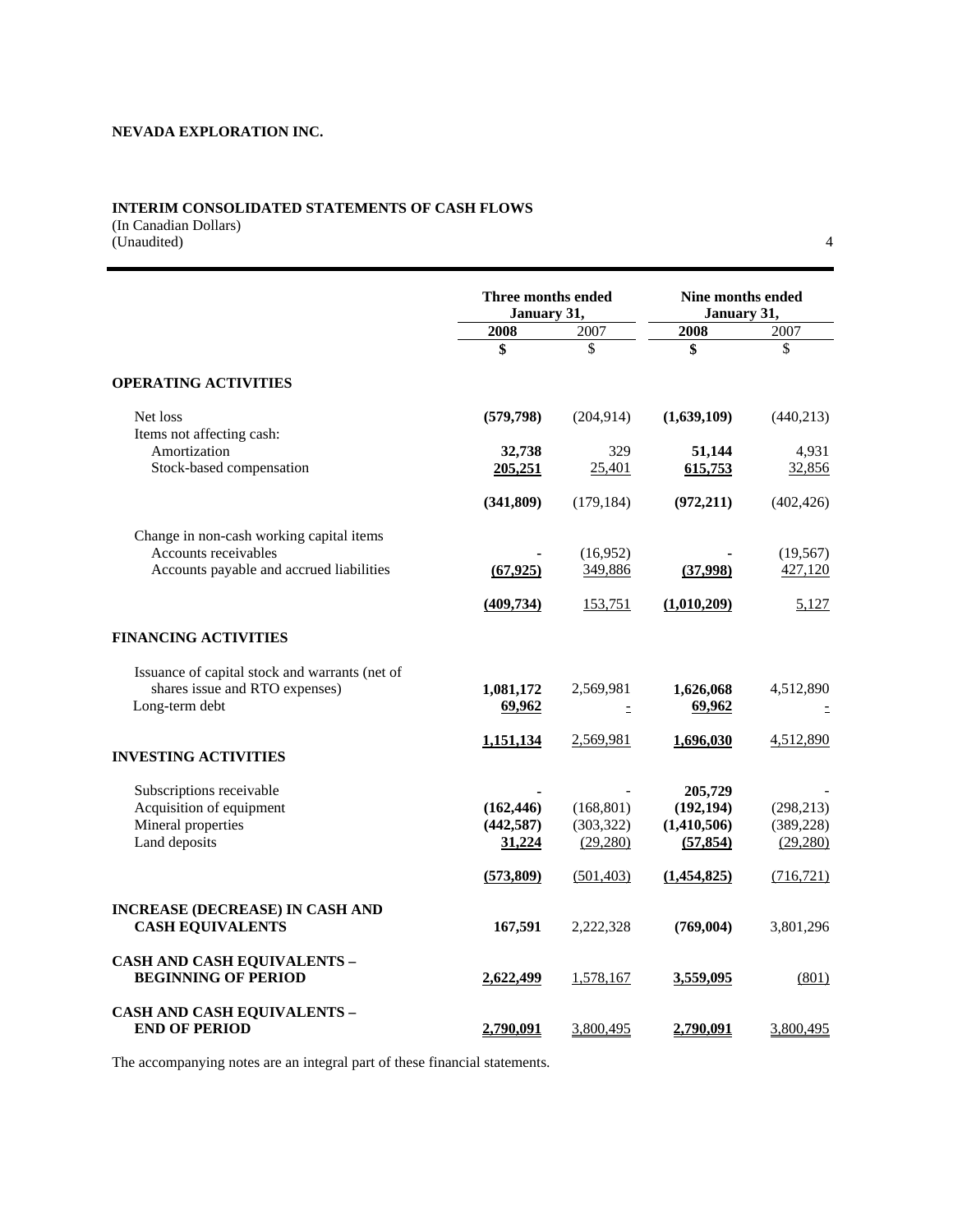(In Canadian Dollars) (Unaudited) 5

## **1. NATURE AND CONTINUANCE OF OPERATIONS**

The Company (formerly C Level Bio International Holding Inc.) was incorporated on April 6, 2006 under the Canada Business Corporations Act. The Company was a capital pool company as defined in the capital pool company policy of the TSX Venture Exchange Inc.

On February 27, 2007, the Company acquired all of the outstanding capital stock of 2107189 Ontario Inc., a company engaged in mineral exploration, specifically for gold, focused in the State of Nevada. Under the terms of the agreement, the Company issued 70,000,000 common shares in exchange for all the issued shares of 2107189 Ontario Inc.

For accounting purposes, 2107189 Ontario Inc. was treated as the acquirer and C Level Bio International Holding Inc., the acquiree. This acquisition has been accounted for as a reverse takeover ("RTO") that does not constitute a business combination. The acquiree's net asset of \$797,648, excluding the contributed surplus, was presented in the capital stock. The costs incurred to execute the reverse takeover and the private placements amounted to \$1,045,708, of which \$280,511 are attributable to the fair market valuation of 799,999 warrants issued to the broker for a private placement (see Note 8) and recorded in the share issue costs. The remaining balance, namely \$765,197 has been presented as follows; i) \$124,845 was operating expenses; and ii) \$640,352 in share issue expenses.

C Level Bio International Holding Inc.'s results of operations have been included in these consolidated financial statements since the date of acquisition, being February 27, 2007. C Level Bio International Holding Inc.'s financial statements present the continuity of 2107189 Ontario Inc. The historic capital stock of the legal parent company prior to the reverse takeover has been retroactively restated for the number of shares received in the reverse takeover transaction. The loss per share calculation of the legal parent company also gave effect to the reverse takeover transaction for the prior year presented.

Pursuant to the transaction, C Level Bio International Holding Inc. changed its name to Nevada Exploration Inc. and consolidated its securities on a 2 for 1 basis.

The Company is in the process of acquiring and exploring mineral properties and has not yet determined whether its properties contain reserves that are economically recoverable. The amounts shown for mineral properties and related deferred exploration costs represent costs incurred to date and do not reflect present or future values. The recoverability of these capitalized costs is dependent upon the existence of economically recoverable reserves, the ability of the Company to obtain necessary financing to complete the development of those reserves, and future profitable production.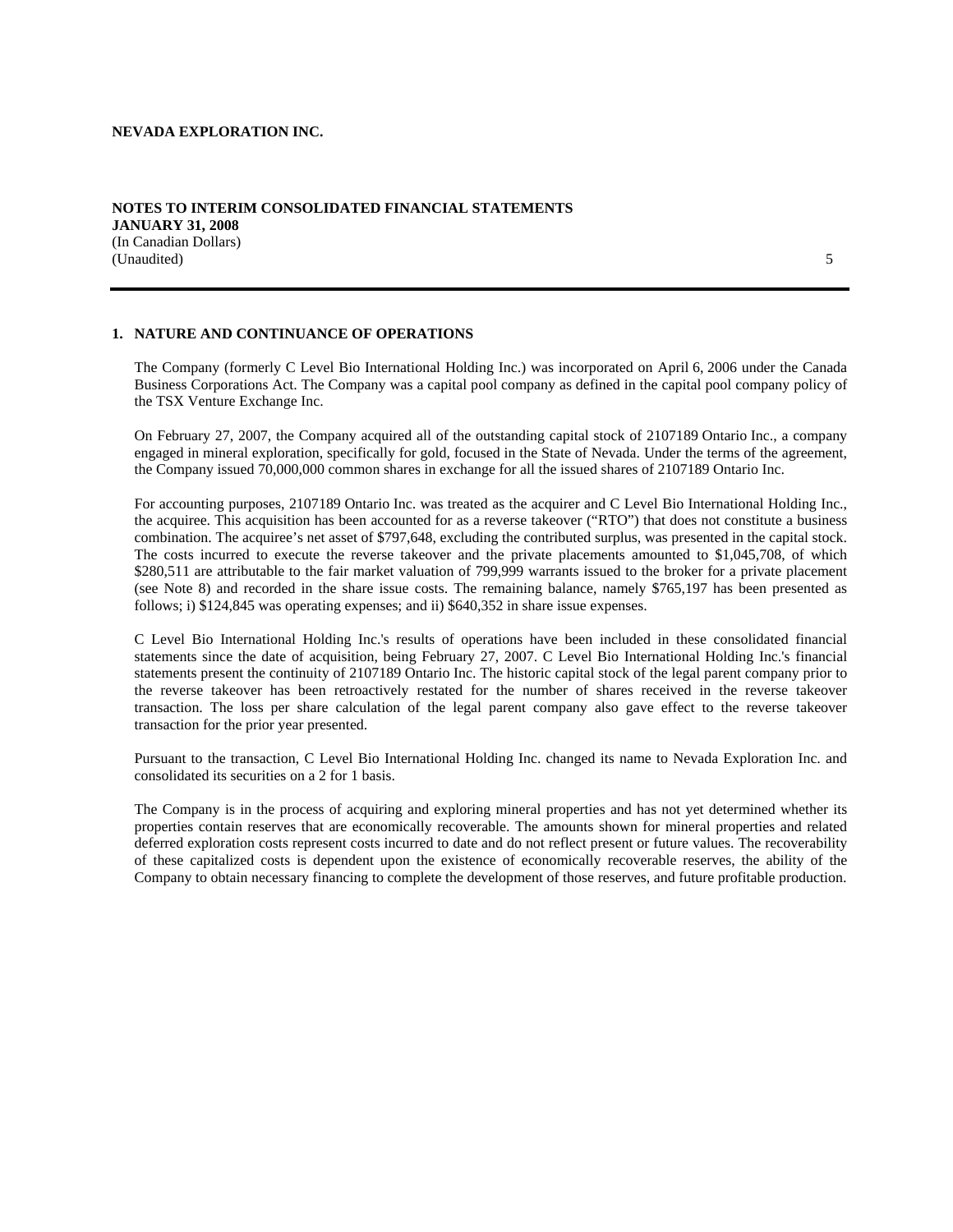### **NOTES TO INTERIM CONSOLIDATED FINANCIAL STATEMENTS JANUARY 31, 2008**  (In Canadian Dollars) (Unaudited) 6

# **1. NATURE AND CONTINUANCE OF OPERATIONS** (Continued)

These financial statements have been prepared in accordance with Canadian generally accepted accounting principles on a going concern basis that presumes the realization of assets and discharge of liabilities in the normal course of business for the foreseeable future. The Company has incurred losses from inception and does not currently have the financial resources to sustain operations in the long term. These financial statements do not include any adjustments to the amounts and classification of assets and liabilities that might be necessary should the Company be unable to continue operations. Continued operations of the Company are dependent on the Company's ability to receive continued financial support, complete public equity financing, or generate profitable operations in the future.

### **2. ACCOUNTING POLICIES**

#### **BASIS OF PRESENTATION**

These consolidated financial statements have been prepared in accordance with Canadian generally accepted accounting principles ("Canadian GAAP").

#### **PRINCIPLES OF CONSOLIDATION**

These consolidated financial statements include the accounts of the Company and its wholly-owned subsidiaries, 2107189 Ontario Inc. and Pediment Gold LLC.

#### **EQUIPMENT**

Equipment is recorded at cost, less accumulated amortization. Amortization is recorded on a straight-line basis at the following terms:

| Exploration equipment | 5 to 7 years |
|-----------------------|--------------|
| Vehicles              | 5 years      |
| Office equipment      | 5 years      |

#### **SOFTWARE**

Software is recorded at cost, less accumulated amortization. Amortization is recorded on straight-line basis over a period of three years.

#### **MINERAL PROPERTIES**

All direct costs related to the acquisition and exploration of mineral properties are capitalized as incurred. Discretionary option payments arising from the acquisition of mineral properties are only recognized when paid. Amounts received from other parties to earn an interest in the Company's mineral properties are applied as a reduction of mineral properties.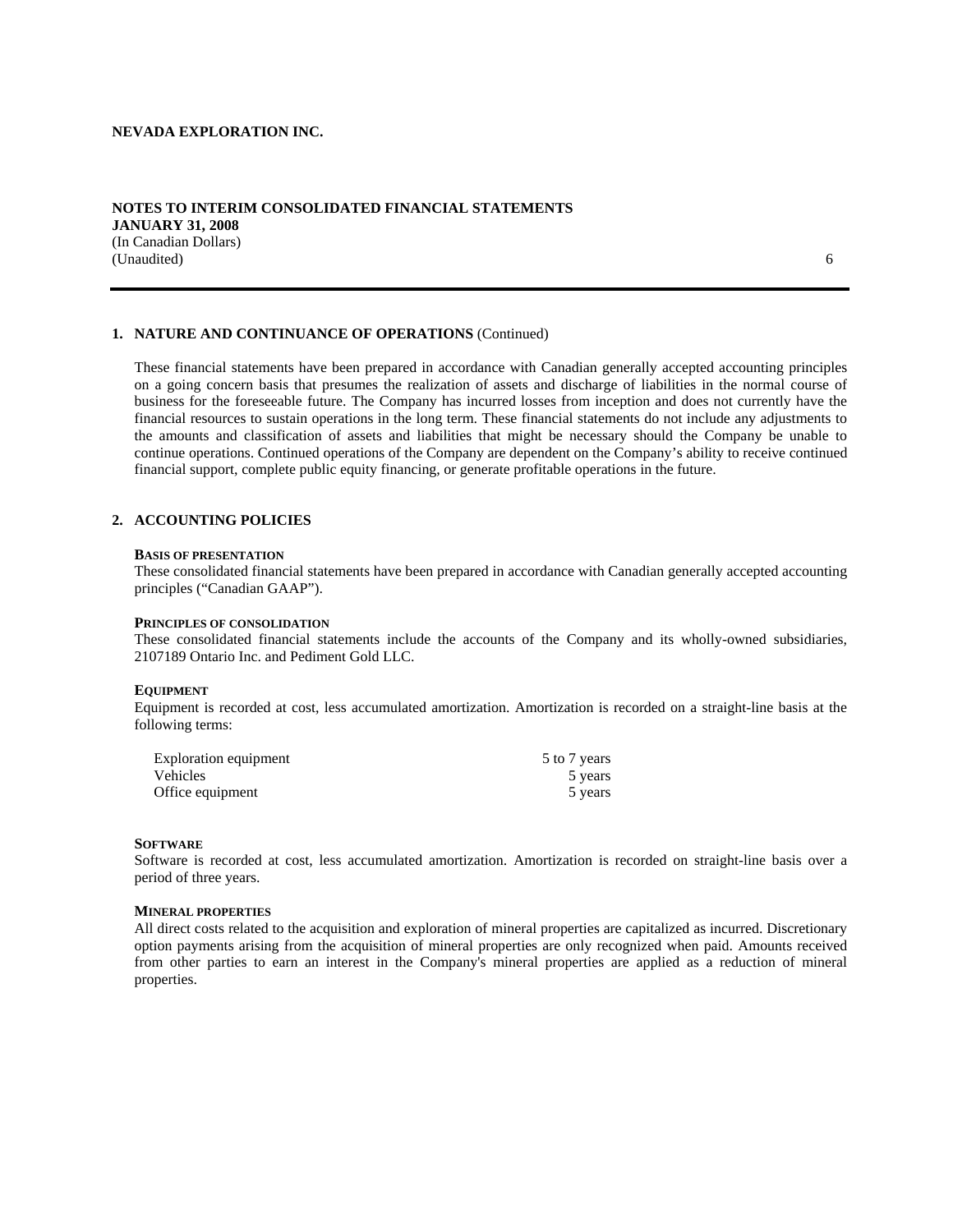### **NOTES TO INTERIM CONSOLIDATED FINANCIAL STATEMENTS JANUARY 31, 2008**  (In Canadian Dollars) (Unaudited) 7

### **2. ACCOUNTING POLICIES** (Continued)

### **MINERAL PROPERTIES** (Continued)

On a periodic basis, management reviews the carrying values of mineral properties to assess whether there has been any impairment in value. In the event that management determines the carrying values of any mineral property to be permanently impaired, the carrying value will be written down or written off, as appropriate. If a property is brought into production, the carrying value will be amortized against the income generated by the property.

#### **CASH AND CASH EQUIVALENTS**

Cash and cash equivalents include bank balances and highly liquid temporary money market instruments with initial maturities of three months or less.

#### **FUTURE INCOME TAXES**

Future income taxes are recorded using the asset and liability method whereby future tax assets and liabilities are recognized for the future tax consequences attributable to differences between the financial statements carrying amounts of existing assets and liabilities and their respective tax bases. Future tax assets and liabilities are measured using enacted or substantively enacted tax rates expected to apply when the asset is realized or the liability settled. The effect on future tax assets and liabilities of a change in tax rates is recognized in income in the year that substantive enactment or enactment occurs. To the extent that the Company does not consider it to be more likely than not that a future tax asset will be recovered, it provides a valuation allowance against the excess.

### **SHARE ISSUE COSTS**

Professional fees, consulting fees and other costs that are directly attributable to financing transactions are charged to capital stock when the related shares are issued.

#### **ASSET RETIREMENT OBLIGATION**

An asset retirement obligation is a legal obligation associated with the retirement of tangible long-lived assets that the Company is required to settle. The Company recognizes the fair value of a liability for an asset retirement obligation in the year in which it is incurred when a reasonable estimate of fair value can be made. The carrying amount of the related long-lived asset is increased by the same amount as the liability, and subsequently allocate to expense using a systematic and rational method over its useful life.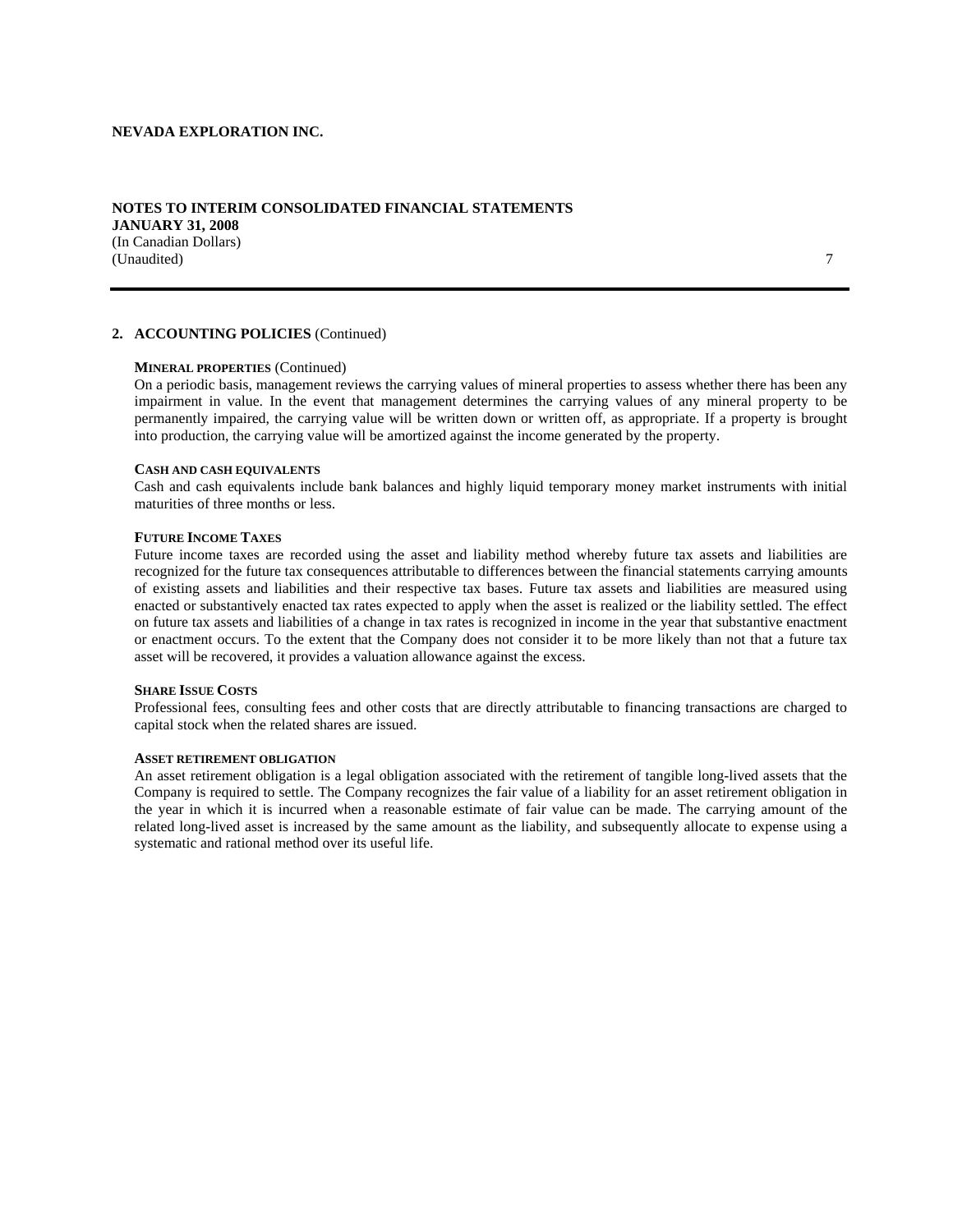### **NOTES TO INTERIM CONSOLIDATED FINANCIAL STATEMENTS JANUARY 31, 2008**  (In Canadian Dollars) (Unaudited) 8

# **2. ACCOUNTING POLICIES** (Continued)

### **STOCK-BASED COMPENSATION**

The Company uses the fair value method whereby the Company recognizes compensation costs for the granting of all stock options and direct awards of stock. Any consideration paid by the option holders to purchase shares is credited to capital stock.

#### **LOSS PER SHARE**

The Company uses the treasury stock method to compute the dilutive effect of options, warrants and similar instruments. Under this method, the dilutive effect on loss per share is recognized on the use of the proceeds that could be obtained upon exercise of options, warrants and similar instruments. It assumes that the proceeds would be used to purchase common shares at the average market price during the year. Existing stock options and share purchase warrants have not been included in the computation of diluted loss per share because to do so would be anti-dilutive.

Basic loss per share is calculated using the weighted average number of shares outstanding during the period.

#### **IMPAIRMENT OF LONG-LIVED ASSETS**

The Company monitors the recoverability of long-lived assets, including property and equipment, at least annually and whenever events or changes in circumstances indicate that the carrying amount of an asset may not be recoverable. The Company reviews factors such as current market value, future asset utilization and business climate and, when such indicators exist, compares the carrying value of the assets to the future undiscounted cash flows expected to result from the use of the related asset. If such cash flows are less than the carrying value, the impairment charge to be recognized equals the amount by which the carrying amount of the asset exceeds the fair value of the asset. Fair value is generally measured equal to the estimated future discounted net cash flows from the asset or assets.

#### **FOREIGN CURRENCY TRANSLATION**

The Company's subsidiary is an integrated foreign operation and is translated into Canadian dollars using the temporal method. Monetary items are translated at the exchange rate in effect at the balance sheet date and non-monetary items are translated at historical exchange rates. Income and expense items are translated at rates approximating those in effect at the time of the transaction. Translation gains and losses are reflected in loss for the period.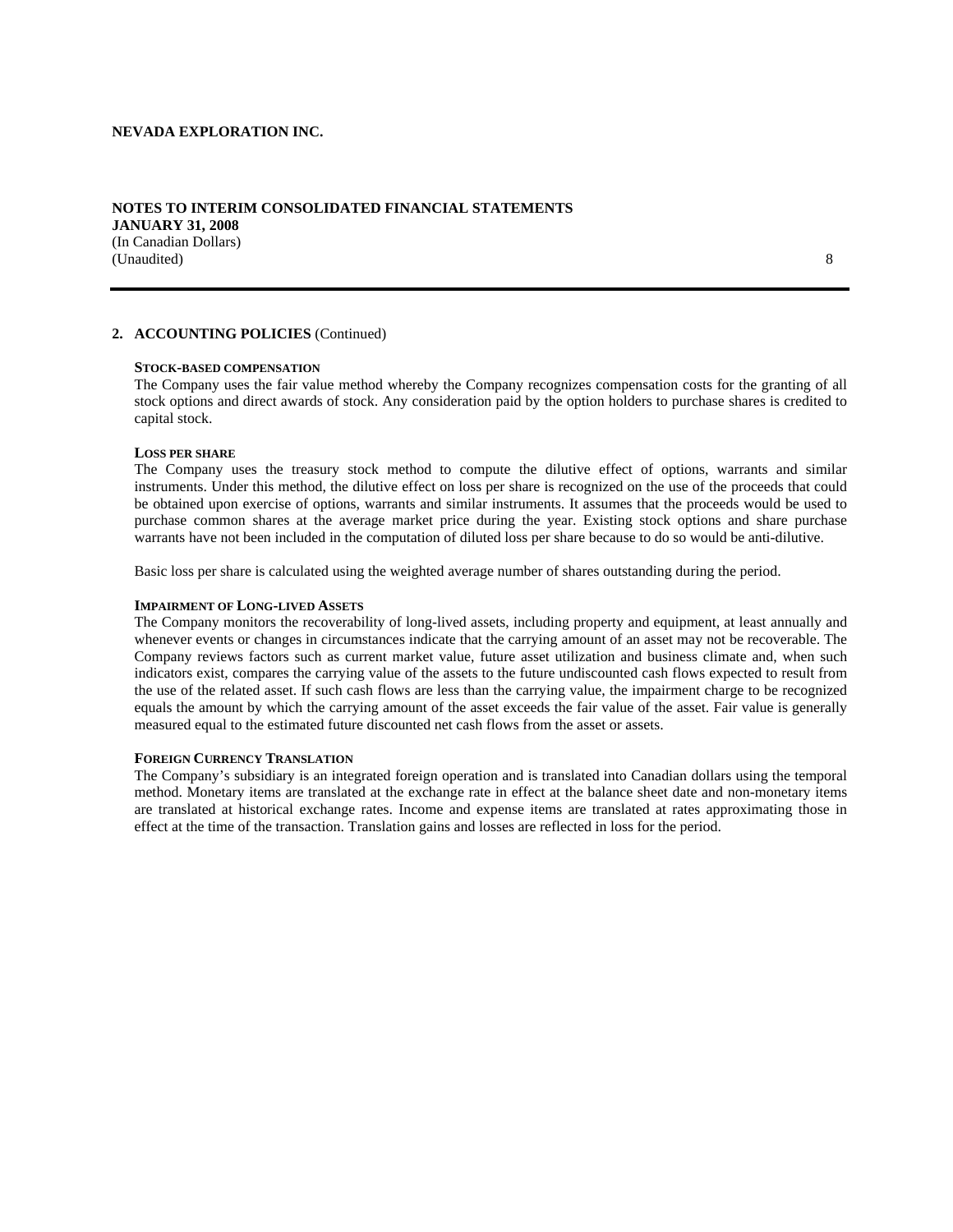### **NOTES TO INTERIM CONSOLIDATED FINANCIAL STATEMENTS JANUARY 31, 2008**  (In Canadian Dollars) (Unaudited) 9

### **2. ACCOUNTING POLICIES** (Continued)

### **USE OF ESTIMATES**

The preparation of financial statements in conformity with generally accepted accounting principles requires management to make estimates and assumptions that affect the reported amounts of assets and liabilities and disclosures of contingent assets and liabilities at the date of the financial statements and the reported amounts of revenues and expenses during the reporting period. Actual results could differ from those estimates. Significant estimates made by the Company include economic useful life of depreciable assets for purposes of calculating amortization and valuation allowance for future income taxes.

#### **FINANCIAL INSTRUMENTS**

Section 3855 establishes standards for recognizing and measuring financial assets, financial liabilities and non-financial derivatives. Under this standard, all financial instruments are required to be measured at fair value on initial recognition except for certain related party transactions.

Measurement in subsequent periods is dependent upon the classification of the financial instrument as held-for-trading, held-to-maturity, available-for-sale, loans and receivables, or other than held-for-trading liabilities.

The held-for-trading classification is applied when an entity is trading in an instrument or alternatively, the standard permits that any financial instrument be irrevocably designated as held-for-trading. The held-to-maturity classification is applied only if the asset has specified characteristics and the entity has the ability and intent to hold the asset until maturity. An asset can be classified as available-for-sale when it has not been classified as trading or held-to-maturity or loans and receivables. Financial assets and liabilities classified as held-for-trading are measured at fair value with changes in those fair values recognized in net income. Financial assets classified as held-to-maturity, loans and receivables, or other than held-for-trading liabilities are measured at amortized cost using the effective interest method of amortization. Financial assets classified as available-for-sale are measured at fair value with unrealized gains and losses being recognized in Other Comprehensive Income ("OCI") as described below. Investments in equity instruments classified as available-for-sale that do not have a quoted market price in an active market are measured at cost.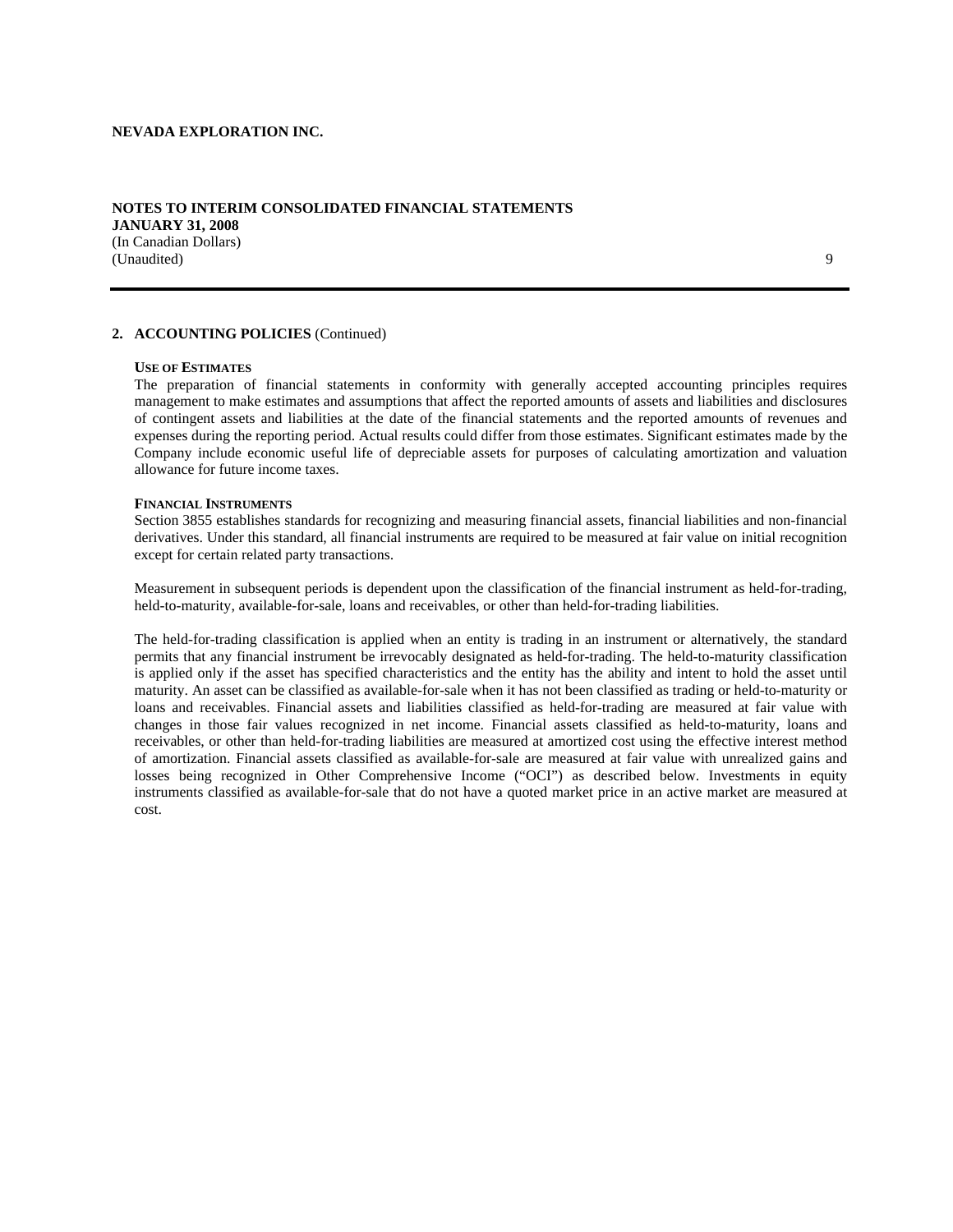### **NOTES TO INTERIM CONSOLIDATED FINANCIAL STATEMENTS JANUARY 31, 2008**  (In Canadian Dollars) (Unaudited) 10

Derivative instruments are recorded on the balance sheet at fair value. Changes in the fair values of derivative instruments are recognized in the statement of operations.

The Company has implemented the following classifications:

Cash and cash equivalents and deposits are classified as held-for-trading and any period change in fair value is recorded through net income.

Subscriptions receivable and loans receivable are classified as loans and receivables and are measured at amortized cost using the effective interest rate method.

Accounts payable and accrued liabilities and long-term debt are classified as other than held-for-trading liabilities and are measured at amortized cost using the effective interest rate method.

Section 3862 requires that the financial statements should disclose qualitative and quantitative information about exposure to risks arising from financial instruments and Section 3863 carries forward current standards for presentation of financial instruments.

#### **COMPREHENSIVE INCOME**

Section 1530 introduces Comprehensive Income, which consists of Net Income and OCI. OCI represents changes in Shareholders' equity during a period arising from transactions and other events with non-owner sources that are recognized in Comprehensive Income, but excluded from net income. Items affecting OCI are recorded prospectively commencing from January 1, 2007. Cumulative changes in OCI, if any, are included in Accumulated Other Comprehensive Income (AOCI), which is presented as a new category within Shareholders' equity on the balance sheet. OCI and AOCI are presented net of tax.

### **EQUITY**

Section 3251 establishes standards for the presentation of equity and the changes in equity during the period.

### **CAPITAL DISCLOSURES**

The Company is a junior exploration company and considers the items included in Shareholders Equity as capital. The Company's objective in managing its share capital is to ensure it raises sufficient equity capital to pursue potential investments, to fund its exploration programs and provide sufficient working capital to meet its ongoing obligations. The Company is not subject to any externally imposed capital requirements and does not presently utilize any quantitative measures to monitor its capital.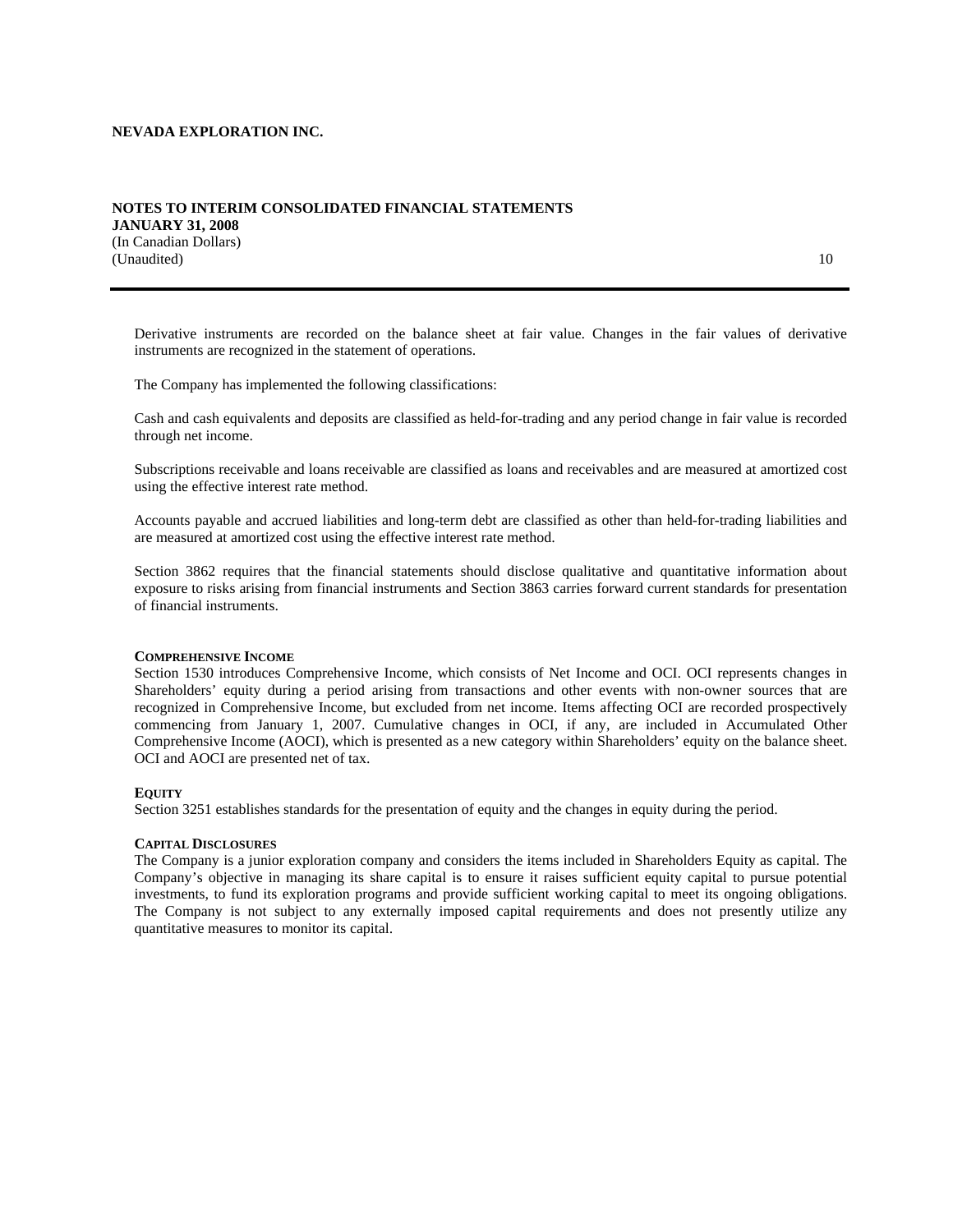## **NOTES TO INTERIM CONSOLIDATED FINANCIAL STATEMENTS JANUARY 31, 2008**  (In Canadian Dollars) (Unaudited) 11

# **3. EQUIPMENT**

|                                                       |                              | January 31,<br>2008              |                                     |                             | April 30,<br>2007           |                             |
|-------------------------------------------------------|------------------------------|----------------------------------|-------------------------------------|-----------------------------|-----------------------------|-----------------------------|
|                                                       | Cost                         | Accumulated<br>amortization      | <b>Net</b><br>book<br>value         | Cost                        | Accumulated<br>amortization | Net<br>book<br>value        |
|                                                       | \$                           | \$                               | \$                                  | \$                          | \$                          | \$                          |
| Exploration equipment<br>Vehicles<br>Office equipment | 333,938<br>153,266<br>87,264 | 71,236<br>11,751<br><u>7,770</u> | 262,702<br>141,515<br><u>79,494</u> | 305,896<br>46,899<br>29,291 | 29,033<br>5,472<br>3,902    | 276,863<br>41,427<br>25,389 |
|                                                       | 574,468                      | 90,757                           | 483.711                             | 382,086                     | 38,407                      | 343,679                     |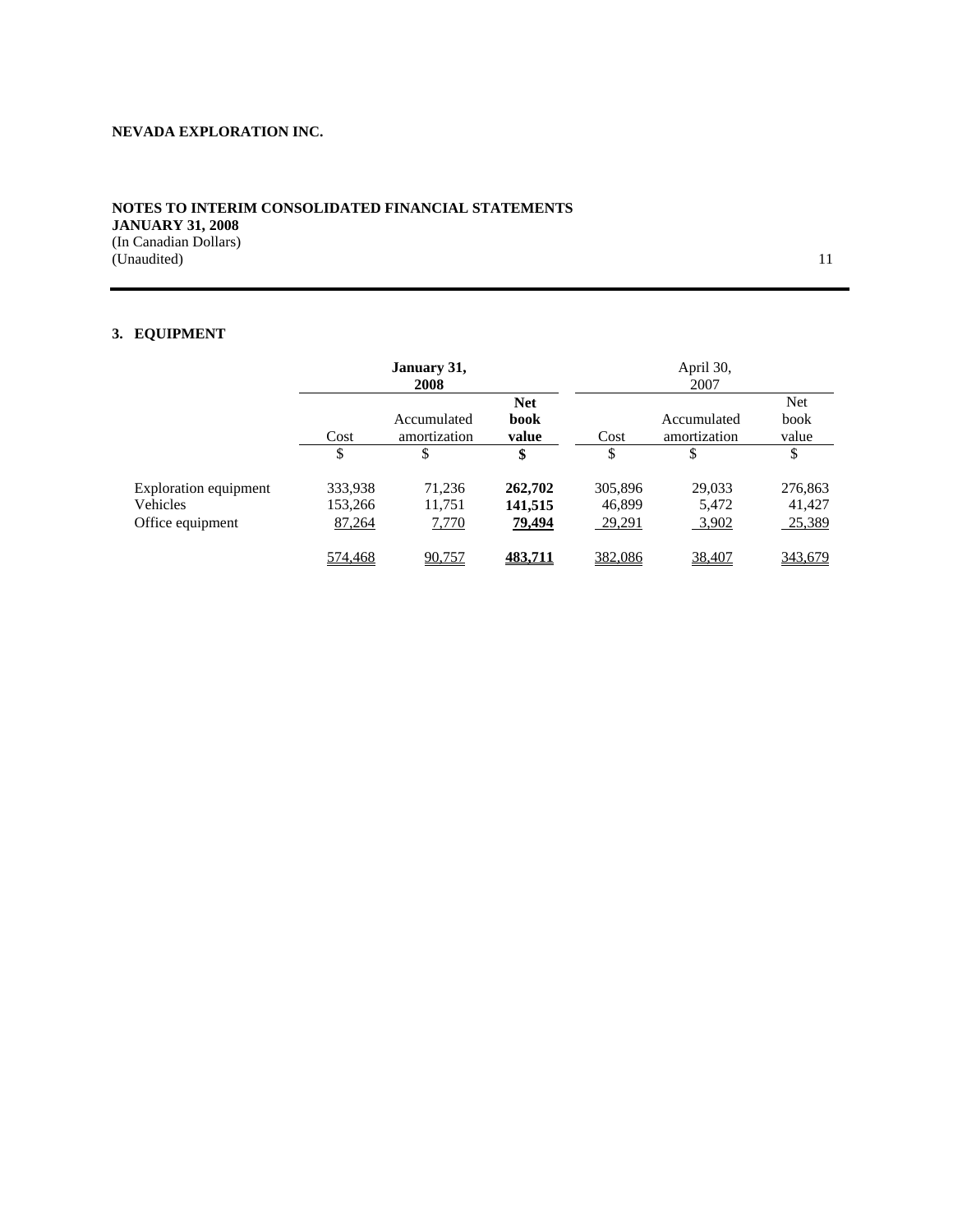## **NOTES TO INTERIM CONSOLIDATED FINANCIAL STATEMENTS JANUARY 31, 2008**  (In Canadian Dollars) (Unaudited) 12

# **4. MINERAL PROPERTIES**

|                               | <b>January 31, 2008</b> |         |            |                |               |
|-------------------------------|-------------------------|---------|------------|----------------|---------------|
|                               | AW                      | ВC      | DU         | FJ             | HP            |
|                               | \$                      | \$      | \$         | \$             | \$            |
| <b>Acquisition costs</b>      |                         |         |            |                |               |
| Balance – beginning of period | 61,466                  | 82,379  | 41,768     | 196,630        | 24,741        |
| <b>Additions</b>              | 14,954                  | 3       |            | (85,999)       | 1,440         |
| Balance – end of period       | 76,420                  | 82,382  | 41,768     | 110,631        | 26,181        |
| <b>Exploration costs</b>      |                         |         |            |                |               |
| Balance – beginning of period | 4,162                   | 20,690  | 5,308      | 169,694        | 402,536       |
| Incurred during the period    |                         |         |            |                |               |
| Drilling                      |                         |         |            | 273,068        |               |
| Geochemical                   | 10,399                  | 1,680   | 530        | 3,275          | 12,593        |
| Geophysics                    |                         | 5,840   |            |                | 29,518        |
| Geological                    |                         |         |            | 438            |               |
| Other                         |                         |         |            |                |               |
|                               | 10,399                  | 7,520   | <u>530</u> | 276,781        | <u>42,111</u> |
| Balance – end of period       | 14,561                  | 28,210  | 5,838      | 446,475        | 444,647       |
| <b>Total costs</b>            | 90,981                  | 110,592 | 47,606     | <u>557,106</u> | 470,828       |

|                               | SP           | RP     | WI                       | Other         | <b>Total</b>  |
|-------------------------------|--------------|--------|--------------------------|---------------|---------------|
|                               | \$           | \$     | \$                       | \$            | \$            |
| <b>Acquisition costs</b>      |              |        |                          |               |               |
| Balance – beginning of period | 105,480      | 84,917 | 28,914                   | 144,391       | 770,686       |
| <b>Additions</b>              |              | 962    |                          | 75,552        | 6,912         |
| Balance – end of period       | 105,480      | 85,879 | 28,914                   | 219,943       | 777,598       |
| <b>Exploration costs</b>      |              |        |                          |               |               |
| Balance – beginning of period | 3,184        | 2,399  | 2,667                    | 354,738       | 965,378       |
| Incurred during the period    |              |        |                          |               |               |
| Drilling                      |              |        |                          | 7,029         | 280,097       |
| Geochemical                   | 1,435        |        | 3,332                    | 9,143         | 42,387        |
| Geophysics                    |              |        |                          |               | 35,358        |
| Geological                    |              | ۰      | $\overline{\phantom{a}}$ | 4,382         | 4,820         |
| Other                         |              |        |                          | <u>72,483</u> | <u>72,483</u> |
|                               | <u>1,435</u> |        | 3,332                    | 93,037        | 435,145       |
| Balance – end of period       | 4,619        | 2,399  | 5,999                    | 452,527       | 1,400,523     |
| <b>Total costs</b>            | 110,099      | 87,316 | 34,913                   | 599,987       | 2.178.651     |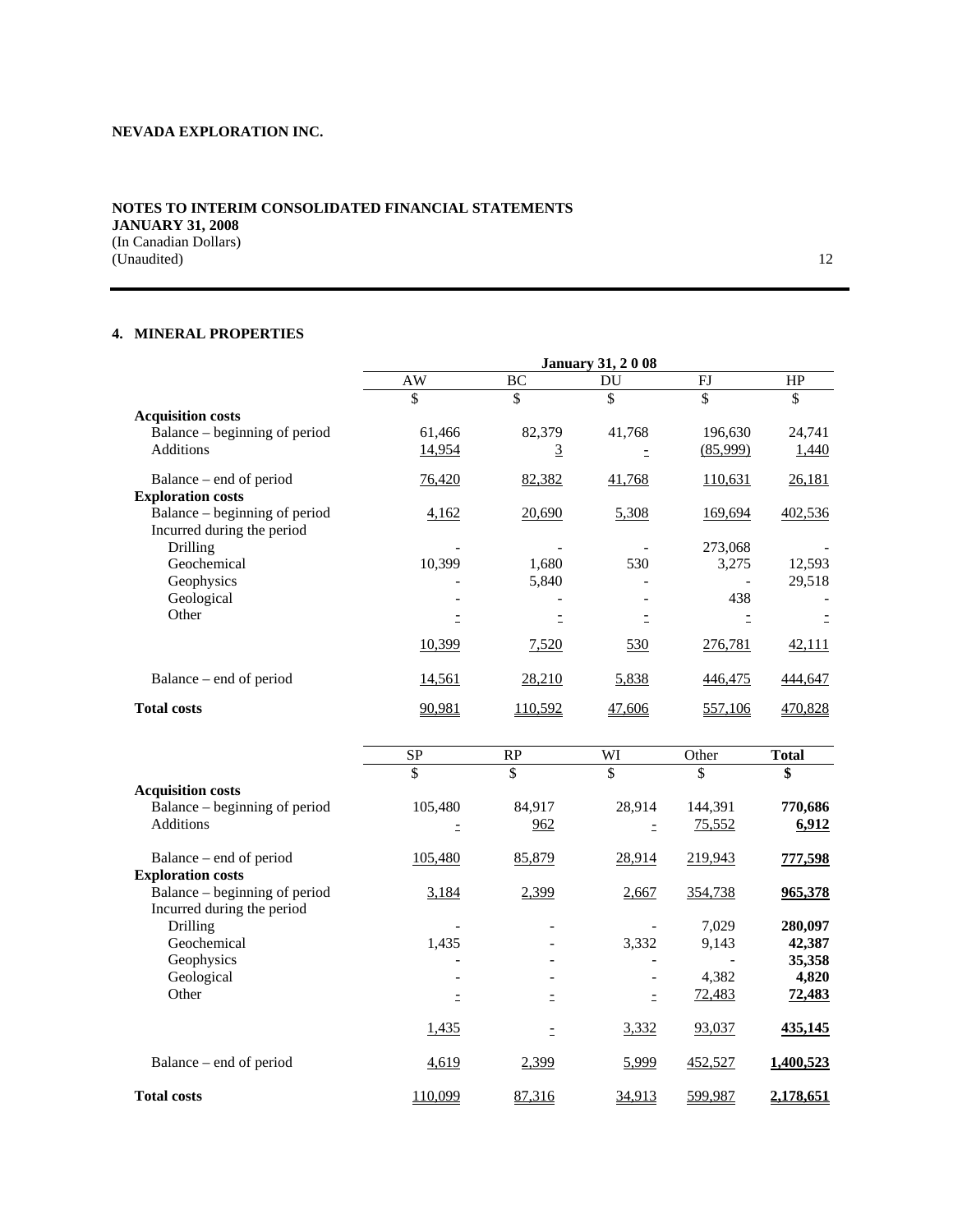## **NOTES TO INTERIM CONSOLIDATED FINANCIAL STATEMENTS JANUARY 31, 2008**  (In Canadian Dollars) (Unaudited) 13

# **4. MINERAL PROPERTIES** (Continued)

|                               |                          |            | April 30, 2007           |            |            |
|-------------------------------|--------------------------|------------|--------------------------|------------|------------|
|                               | AW                       | BC         | DU                       | FJ         | HP         |
|                               | \$                       | \$         | \$                       | \$         | \$         |
| <b>Acquisition costs</b>      |                          |            |                          |            |            |
| Balance – beginning of period |                          |            |                          | 147,624    |            |
| <b>Additions</b>              | 13,020                   | 39,530     | 7,359                    | 3,957      |            |
| Balance – end of period       | 13,020                   | 39,530     | 7,359                    | 151,581    |            |
| <b>Exploration costs</b>      |                          |            |                          |            |            |
| Balance – beginning of period | $\overline{\phantom{a}}$ |            | $\overline{a}$           | 117,185    | 251,748    |
| Incurred during the period    |                          |            |                          |            |            |
| Rent                          |                          |            |                          |            | 174        |
| Drilling                      |                          | 827        |                          | 764        | 857        |
| Geochemical                   |                          | 18,598     |                          | 19,236     | 18,017     |
| Geological                    |                          | 221        |                          | 30,432     | 33,128     |
| Other                         |                          | $\sim$ $-$ |                          | $\sim$ $-$ | $\sim$ $-$ |
|                               |                          | 19,646     |                          | 50,432     | 52,176     |
| Balance – end of period       |                          | 19,646     | $\overline{\phantom{a}}$ | 167,617    | 303,924    |
| <b>Total costs</b>            | 13,020                   | 59,176     | 7,359                    | 319,198    | 303,924    |
|                               | <b>SP</b>                | RP         | WI                       | Other      | Total      |
| <b>Acquisition costs</b>      |                          |            |                          |            |            |
| Balance – beginning of period |                          |            | $\overline{\phantom{a}}$ |            | 147,624    |
| <b>Additions</b>              | 18,587                   | 15,945     | 5,095                    |            | 103,493    |
| Balance – end of period       | 18,587                   | 15,945     | 5,095                    |            | 251,117    |
| <b>Exploration costs</b>      |                          |            |                          |            |            |
| Balance – beginning of period | $\overline{\phantom{a}}$ |            |                          |            | 368,933    |
| Incurred during the period    |                          |            |                          |            |            |
| Rent                          |                          |            |                          |            | 174        |
| Drilling                      |                          |            |                          |            | 2,448      |
| Geochemical                   |                          |            |                          |            | 55,851     |
| Geological                    |                          |            |                          |            | 63,781     |
| Other                         |                          |            |                          | 25,841     | 25,841     |
|                               |                          |            |                          | 25,841     | 148,095    |
| Balance – end of period       |                          |            |                          | 25,841     | 517,028    |
| <b>Total costs</b>            | 18,587                   | 15,945     | 5,095                    | 25,841     | 768,145    |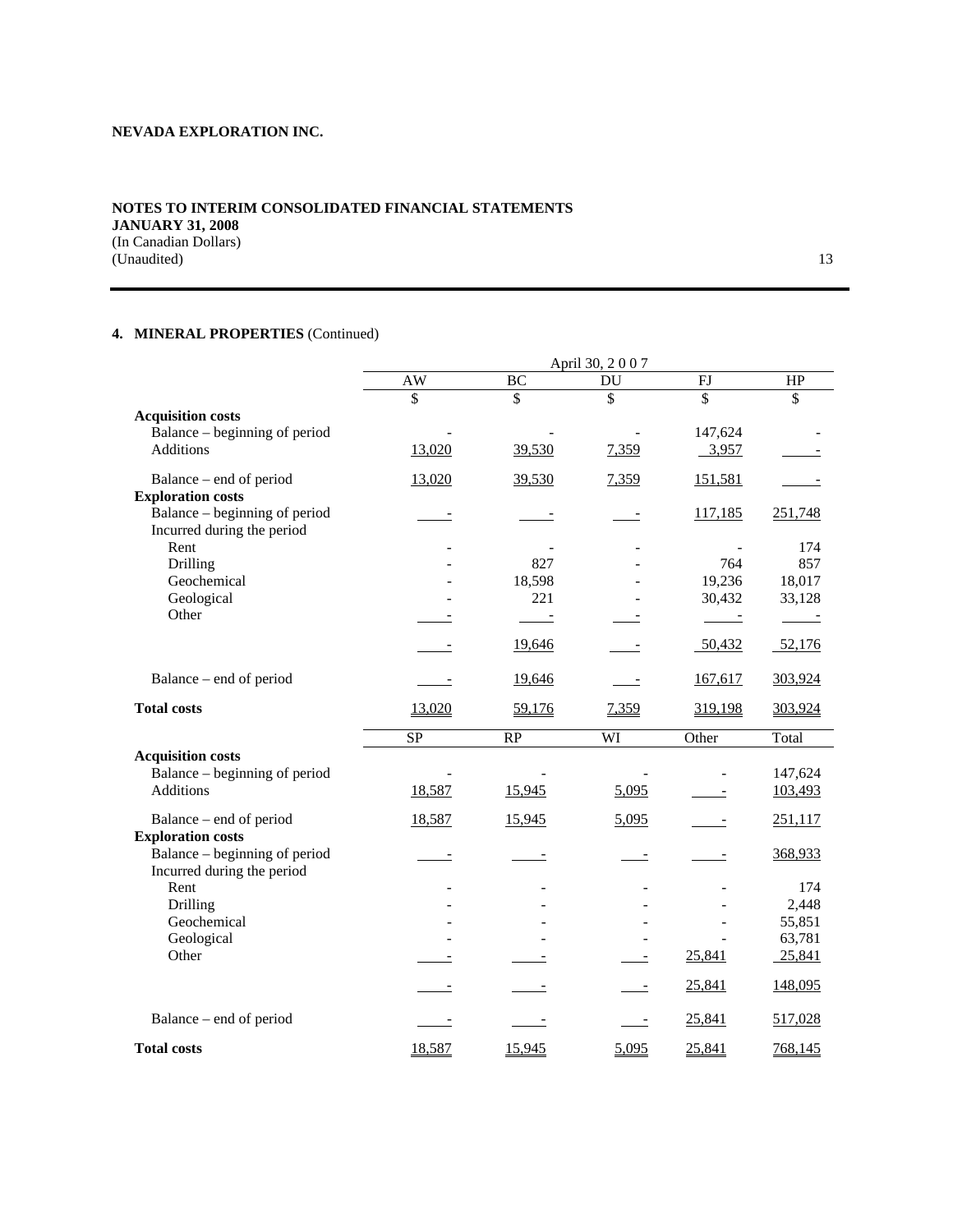## **NOTES TO INTERIM CONSOLIDATED FINANCIAL STATEMENTS JANUARY 31, 2008**  (In Canadian Dollars) (Unaudited) and the contract of the contract of the contract of the contract of the contract of the contract of the contract of the contract of the contract of the contract of the contract of the contract of the contract o

# **5. LAND DEPOSITS**

The Company deposited \$131,465 as security for reclamation on properties.

# **6. LONG-TERM DEBT**

|                                                                                                                                                                       | January 31,<br>2008 | April 30,<br>2007 |
|-----------------------------------------------------------------------------------------------------------------------------------------------------------------------|---------------------|-------------------|
| Vehicle loan bearing interest at the rate of 2.9%, having a payment<br>of \$1,154 per month principal and interest, maturing in 2010,<br>secured by the rolling stock | \$<br>37,813        |                   |
| Vehicle loan bearing interest at the rate of 2.9%, having a payment<br>of \$571 per month principal and interest, maturing in 2011, secured<br>by the rolling stock   | 32,150              |                   |
|                                                                                                                                                                       | 69.963              |                   |
| Current portion of long-term debt                                                                                                                                     | 5,797               |                   |
|                                                                                                                                                                       | 64.166              | $=$               |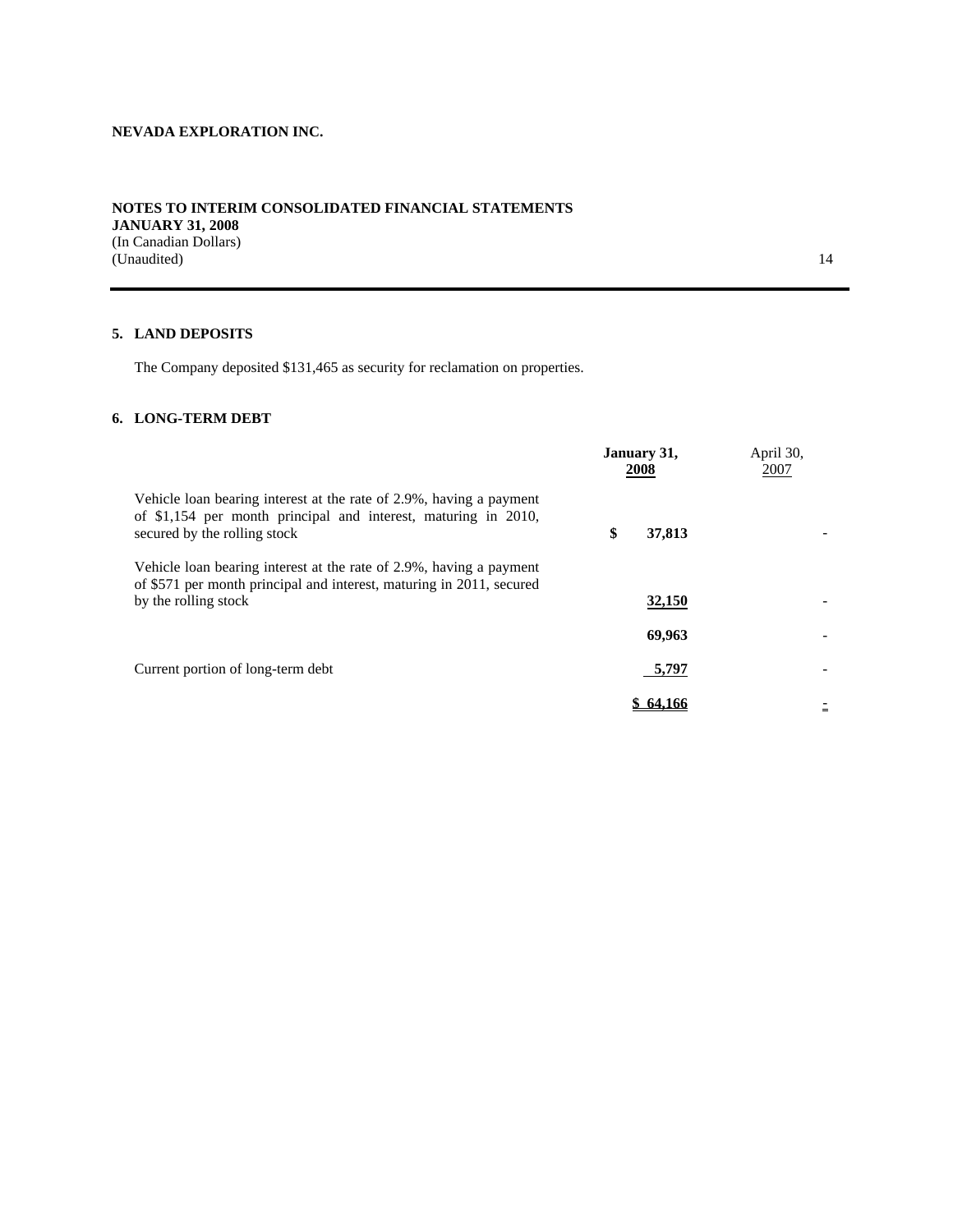### **NOTES TO INTERIM CONSOLIDATED FINANCIAL STATEMENTS JANUARY 31, 2008**  (In Canadian Dollars) (Unaudited) 15

## **7. CAPITAL STOCK**

Authorized, an unlimited number and without par value: Common shares, voting and participating. Issued and outstanding:

|                                                                     | Common shares |              |
|---------------------------------------------------------------------|---------------|--------------|
|                                                                     | Number        | Amount       |
| Balance - December 31, 2006                                         | 41,666,667    | \$3,708,918  |
| Additional paid-up capital relating to shares issued in prior years |               | 278,912      |
| C Level Bio International Holding Inc., capital stock and deficit   | 8,250,000     | 797,648      |
| Share issue costs and RTO expenses                                  |               | (920, 863)   |
| Private placement <sup>(i)</sup>                                    | 2,000,000     | 1,200,000    |
| Warrant valuation                                                   |               | (314,906)    |
| Balance – April 30, 2007                                            | 51,916,667    | 4,749,709    |
| Issuance of shares for cash                                         | 2,626,426     | 1,627,941    |
| Warrant exercised for shares                                        |               | 316,415      |
| Balance – January 31, 2008                                          | 54, 543, 093  | \$ 6,694,065 |

(i) On April 23, 2007, the Company completed a private placement by issuing  $2,000,000$  units at \$0.60 per unit. Each unit is comprised of one common share and one-half common share purchase warrant, exercisable for a period of 24 months at \$0.75 per share. The agent received a cash commission amounting to \$90,000, which is included in share issue costs. The warrants were valued at \$314,906 and the following assumptions were used: expected volatility of 112%; expected dividend yield of 0%; risk-free interest rate of 3.25% and expected life of 2 years.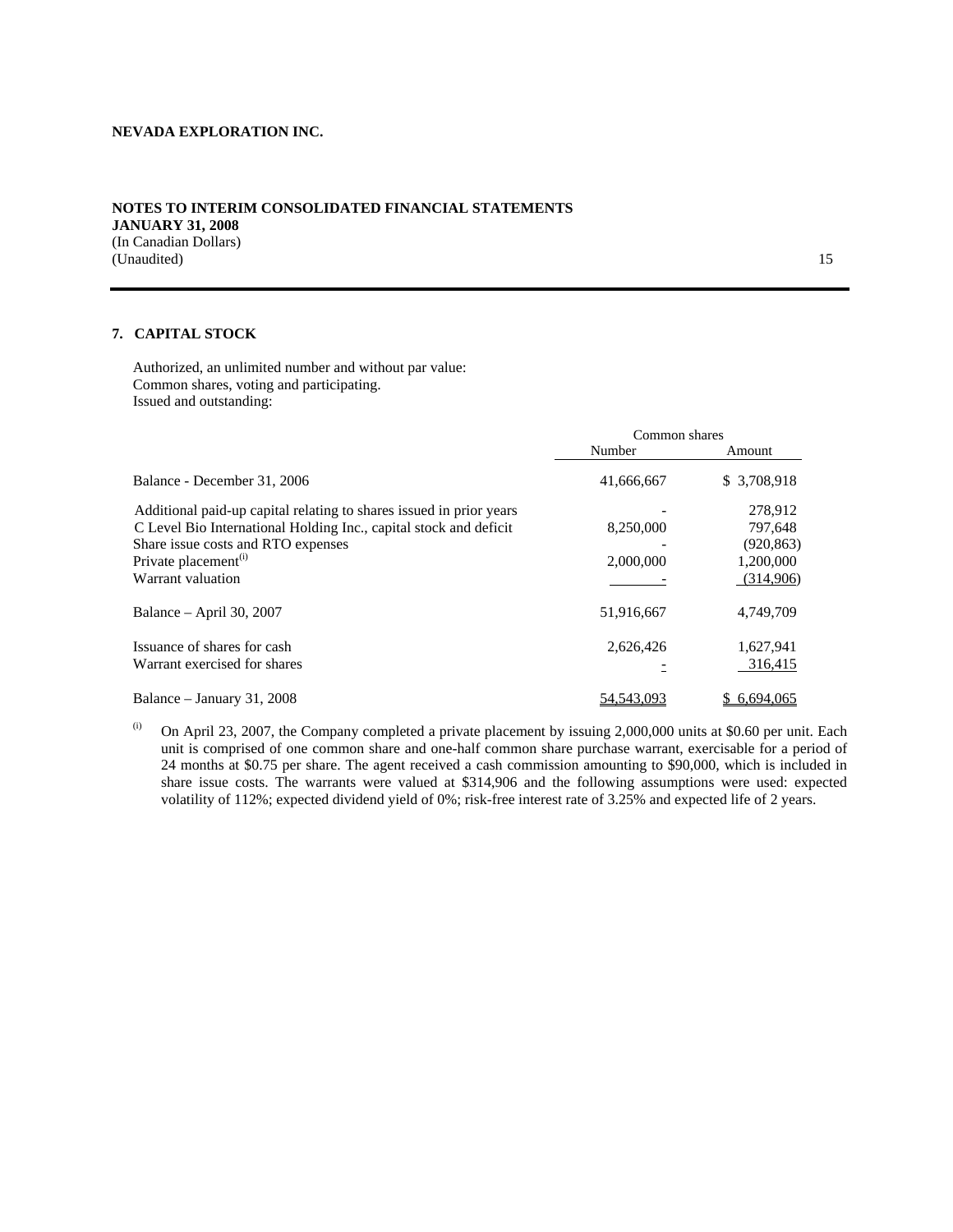### **NOTES TO INTERIM CONSOLIDATED FINANCIAL STATEMENTS JANUARY 31, 2008**  (In Canadian Dollars) (Unaudited) 16

### **8. STOCK OPTIONS AND WARRANTS**

The Company has a stock options plan under which it is authorized to grant options to executive officers and directors, employees and consultants enabling them to acquire up to 10% of the issued and outstanding common stock of the Company. Under the plan, the exercise price of each option equals the market price, minimum price or a discounted price of the Company's stock as calculated on the date of grant. The options can be granted for a maximum term of five years, and vest at the discretion of the board.

|                                                          | <b>Warrants</b>          |                   |                                          | <b>Stock Options</b> |                   |                                          |  |
|----------------------------------------------------------|--------------------------|-------------------|------------------------------------------|----------------------|-------------------|------------------------------------------|--|
|                                                          | Number                   | Carrying<br>value | Weighted<br>average<br>exercise<br>price | Number               | Carrying<br>value | Weighted<br>average<br>exercise<br>price |  |
|                                                          |                          | \$                | \$                                       |                      | \$                | \$                                       |  |
| Outstanding,<br>December 31, 2006                        | 6,998,051                | 1,687,507         | 0.52                                     |                      |                   |                                          |  |
| Granted                                                  | 1,799,999                | 595,415           | 0.59                                     | 1,650,000            | 796,770           | 0.60                                     |  |
| Warrants and options<br>resulting from the<br><b>RTO</b> | 325,000                  | 50,110            | 0.20                                     | 825,000              | 164,909           | 0.20                                     |  |
| Outstanding,                                             |                          |                   |                                          |                      |                   |                                          |  |
| April 30, 2007                                           | 9,123,050                | 2,333,032         | 0.52                                     | 2,475,000            | 961,679           | 0.47                                     |  |
| Exercised                                                | 1,248,001                | 283,306           | 0.41                                     | 247,500              | 49,473            | 0.20                                     |  |
| Granted                                                  | $\overline{\phantom{a}}$ |                   |                                          | 1,350,000            | 820,107           | 0.85                                     |  |
| Outstanding,                                             |                          |                   |                                          |                      |                   |                                          |  |
| October 31, 2007                                         | 7,875,049                | 2,049,726         | 0.54                                     | 3,577,500            | 1,732,313         | 0.62                                     |  |
| Exercised                                                | 110,926                  | 34,983            | 0.35                                     |                      |                   |                                          |  |
| Granted                                                  |                          |                   |                                          |                      |                   |                                          |  |
| Outstanding,<br>January 31, 2008                         | 7,764,123                | 2,014,743         | 0.55                                     | 3,577,500            | 1,732,313         | 0.62                                     |  |
| Number currently<br>exercisable                          | 7,764,123                |                   |                                          | 747,500              |                   |                                          |  |

# **NOTES TO INTERIM CONSOLIDATED FINANCIAL STATEMENTS JANUARY 31, 2008**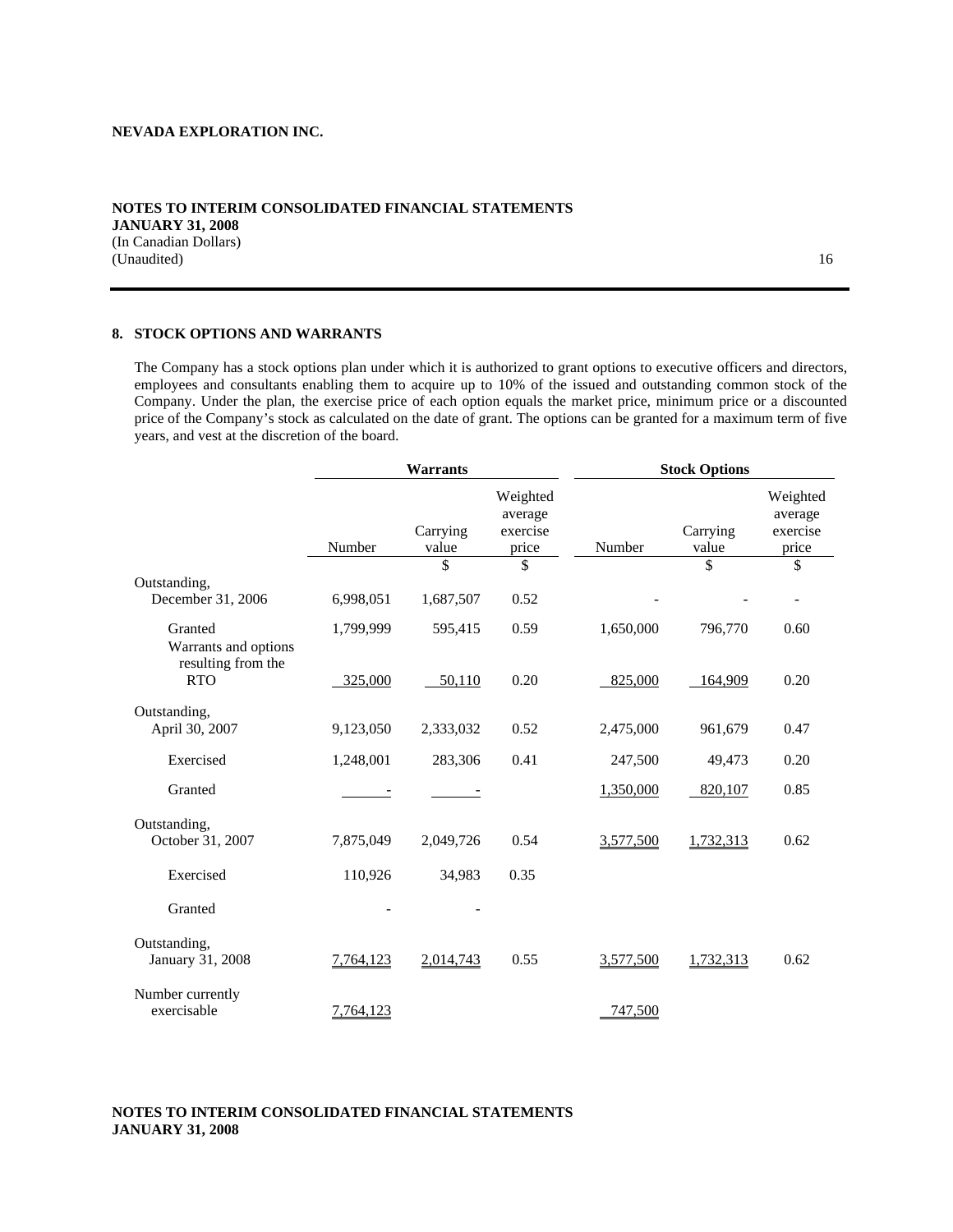(In Canadian Dollars) (Unaudited) and 17

# **8. STOCK OPTIONS AND WARRANTS** (Continued)

The following incentive stock options and share purchase warrants were outstanding as at January 31, 2008:

|                      | Number    | Exercise |                    |
|----------------------|-----------|----------|--------------------|
|                      | of shares | price    | Expiry date        |
|                      |           | \$       |                    |
| <b>Stock options</b> | 247,500   | 0.20     | February 27, 2008  |
|                      | 330,000   | 0.20     | October 3, 2011    |
|                      | 1,000,000 | 0.60     | March 9, 2012      |
|                      | 650,000   | 0.60     | April 30, 2012     |
|                      | 500,000   | 0.60     | May 15, 2012       |
|                      | 850,000   | 0.95     | June 8, 2012       |
| <b>Warrants</b>      | 4,500     | 0.20     | September 29, 2008 |
|                      | 337,933   | 0.30     | June 30, 2008      |
|                      | 3,135,524 | 0.45     | February 27, 2008  |
|                      | 3,019,500 | 0.60     | August 27, 2008    |
|                      | 266,666   | 0.60     | August 27, 2008    |
|                      | 1,000,000 | 0.75     | April 23, 2009     |

### **STOCK-BASED COMPENSATION**

During the period, the Company granted 1,350,000 options (1,200,000 in 2007). The fair value using the Black-Scholes option pricing model resulted in a stock-based compensation expense of \$410,502 for the vesting portion, which was also recorded as contributed surplus on the balance sheet.

The following weighted average assumptions were used for the Black-Scholes valuation of stock options and warrants issued:

|                                   | January 31,       | April 30,      |
|-----------------------------------|-------------------|----------------|
|                                   | 2008              | 2007           |
| Risk-free interest rate           | 3.15% to $4.18\%$ | 3.15% to 4.18% |
| Expected life of options/warrants | 1 to 5 years      | 1 to 5 years   |
| Annualized volatility             | 112%              | 112%           |
| Dividend rate                     | $0\%$             | 0%             |

# **9. CONTRIBUTED SURPLUS**

| Balance – April 30, 2007   | \$402.962   |
|----------------------------|-------------|
| Stock-based compensation   | 615,753     |
| Balance – January 31, 2008 | \$1,018,715 |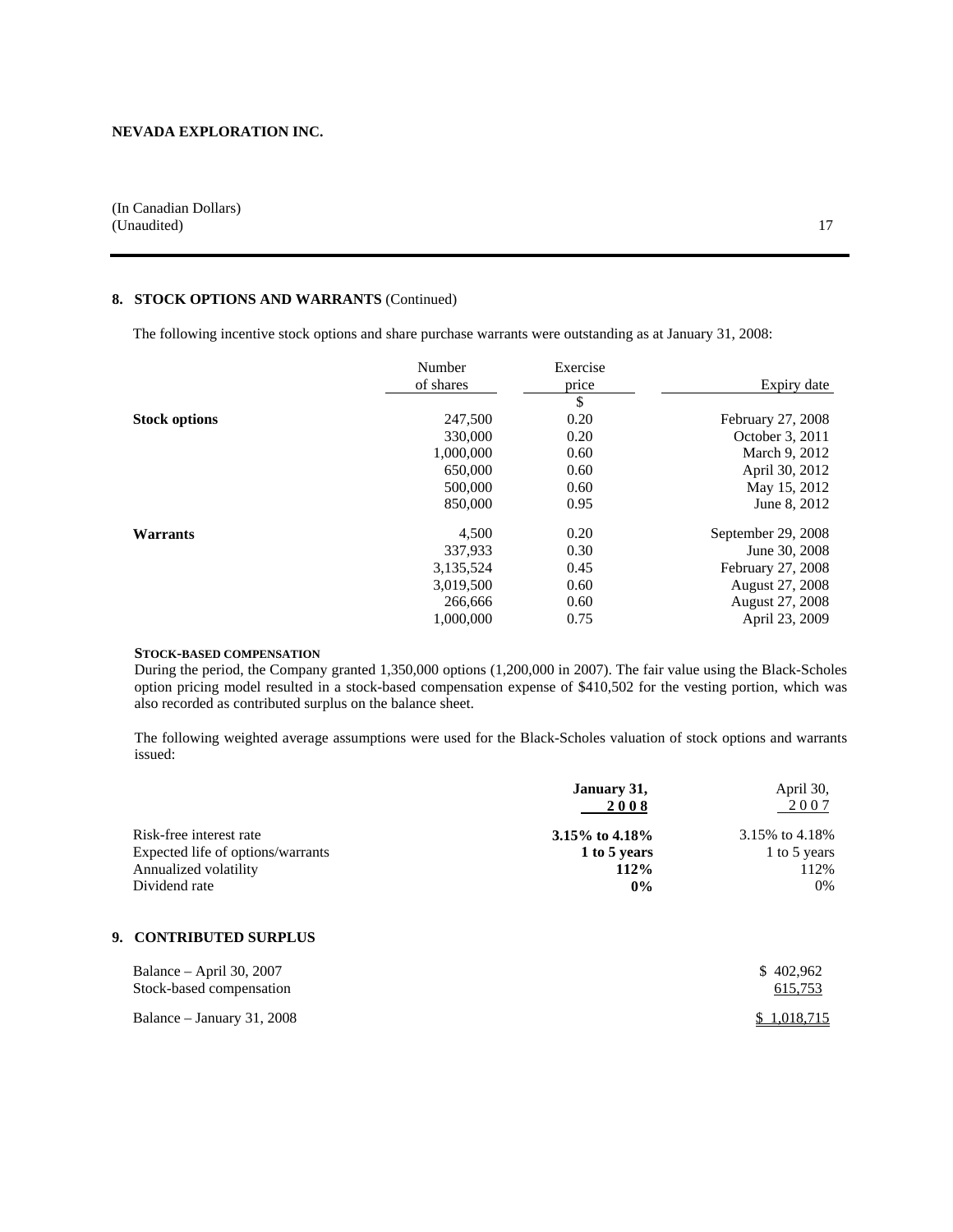### **NOTES TO INTERIM CONSOLIDATED FINANCIAL STATEMENTS JANUARY 31, 2008**  (In Canadian Dollars) (Unaudited) and the contract of the contract of the contract of the contract of the contract of the contract of the contract of the contract of the contract of the contract of the contract of the contract of the contract o

### **10. COMMITMENTS**

a) The Company has entered into operating leases for an amount of \$268,268. Future minimum lease payments are as follows:

| 2008      | \$<br>130,068 |
|-----------|---------------|
| 2009      | 27,200        |
| 2010      | 22,200        |
| 2011      | 22,200        |
| 2012-2014 | 66,600        |
|           | \$268,268     |

b) The Company entered into a 10 years lease agreement with Julian Tomera Ranches, Inc. ("Tomera Lease") covering approximately 2,225 acres of land in Humboldt County, Nevada. The lease gives the Company mining rights on the property during the period. Pursuant to the terms of the lease, the Company made an initial contribution of \$32,538 in October 2004, with additional annual \$17,481 payments in 2005, 2006, and 2007. Effective in 2008, the annual lease payments will be \$22,200. The agreement also calls for the Company to pay Tomera a royalty of 3% of Net Smelter Returns from production, if any, on the land covered by the Tomera Lease. The Company is also obligated to pay Battle Mountain Gold Exploration Corp. a royalty of 1.25% of Net Smelter Returns from production of the "HP Property" and "FJ".

### **11. FINANCIAL INSTRUMENTS**

The Company's financial instruments consist of cash and cash equivalents, subscriptions receivable, loans receivable, deposits, accounts payable and accrued liabilities and long-term debt. Unless otherwise noted, it is management's opinion that the Company is not exposed to significant interest or credit risk arising from these financial instruments. The Company is exposed to financial risk arising from fluctuations in foreign exchange rates and the degree of volatility of these rates. A significant portion of the Company's expenses is denominated in US dollars. Consequently, certain assets, liabilities and operating expenses are exposed to currency fluctuations. The Company does not use derivative instruments to reduce its exposure to foreign currency risk. The fair value of these financial instruments approximates their carrying values, unless otherwise noted.

#### **12. RELATED PARTY TRANSACTIONS**

Legal fees of \$47,486 \$(48,412 in 2007) were paid to firms whose partners are directors of the Company. These related party transactions were carried out in the normal course of business and accounted for at exchange value.

As at January 31, 2008, loans receivable include an amount of \$281,811 receivable from two officers of the Company.